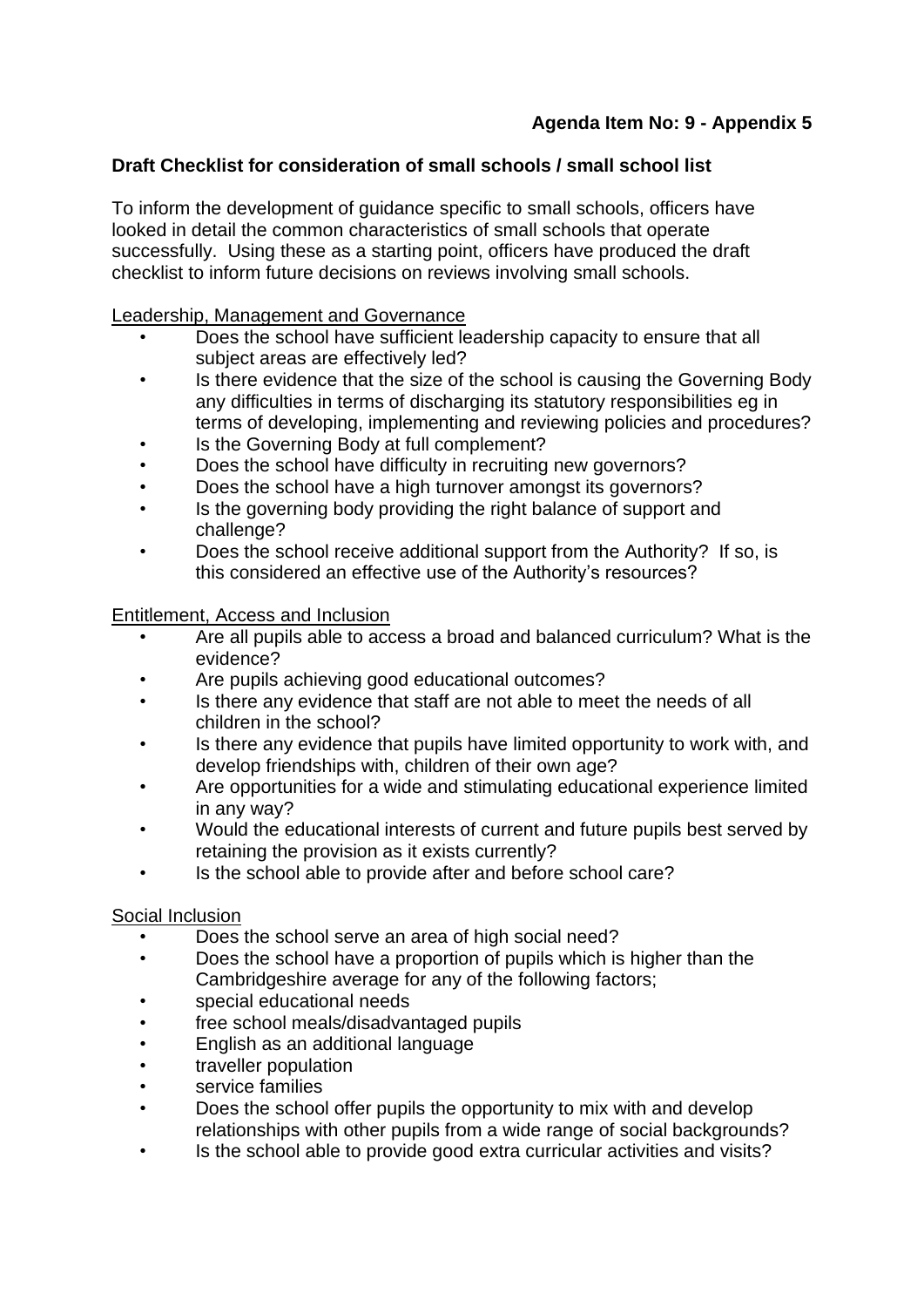Access to alternative educational provision

- How close is the next nearest school?
- Would children be able to walk or cycle to this school or would the Authority have to provide transport?
- What would be the average journey time? Is this within the Authority's policy for home to school transport?
- Is it within the same secondary school's catchment area?
- Does it have spare capacity or does it offer the potential for expansion?
- Are there opportunities for linked or joint working which can provide mutual advantage to both schools?
- Would pupils' opportunities to participate in out-of-school activities be limited or enhanced?

### Staff Development and Support

- Is the size of the school and its staffing complement inhibiting professional interaction and support among staff (both support staff and teaching staff)?
- Does the size of the staffing complement provide sufficient opportunity for peer and pastoral support?
- What proportion of the time does the Head spend teaching?
- What financial/clerical/administrative support is available?
- Is there a high number of part time/temporary staff?

# Recruitment and Retention

- Is the school experiencing difficulties in recruiting staff (teaching or support)?
- Is there currently a Headship vacancy?
- What is the turnover amongst staff?
- Does the school rely on supply teachers to cover staff sickness absence?
- Can the school offer career progression for staff?
- Does the budget allow opportunities for high quality CPD?
- If the Head were to leave or seek early retirement would it be expected that the vacancy would attract a sufficiently strong field of applicants from whom it would be possible to appoint a replacement?

# Organisational Structure

- Does the small size of the school cause additional problems for pupils when they come to transfer to secondary school? Are pupils transferring as part of a very small peer group into a large secondary school? What support is available to these pupils to help them adjust to their new school environment?
- Are the size of the school and the demands on the Head's time barriers to finding time for effective leadership and management/monitoring of the quality of education/ collaboration with other schools? Is the school becoming insular as a result?

The School as Part of the Community

- Does the school provide any community facilities?
- Does it provide a focus for any community activities?
- What other facilities are available for the local community?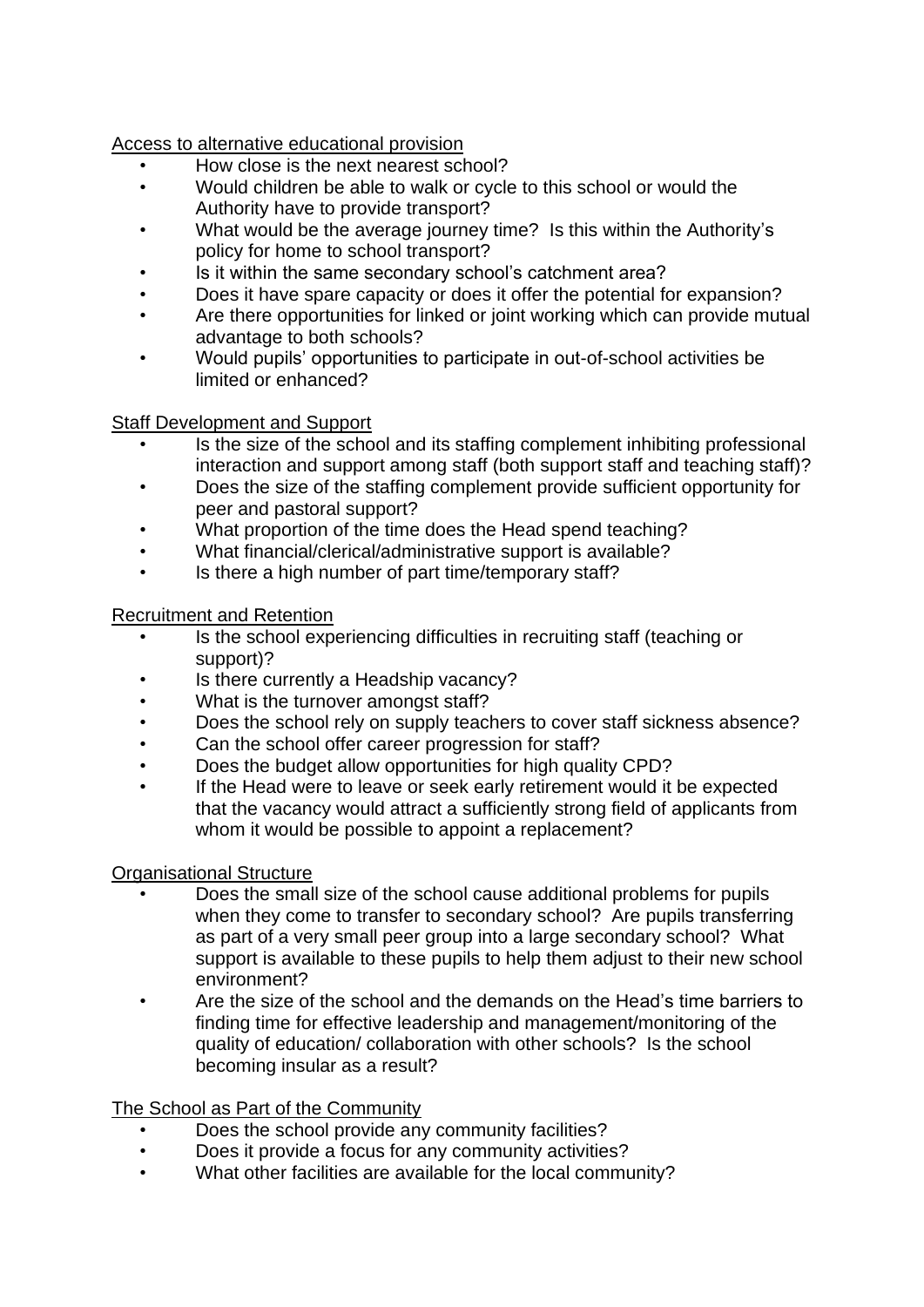- Would the local community be able to travel to or access alternative provision?
- If the school ceased to exist what practical problems would this create for parents/carers in terms communication with their child's new school or access in terms of things such as attendance at open evenings etc?

Parents as Partners in Learning

- What evidence is there of parental involvement with and support for the school?
- Is the school the subject of parental complaints? If so, what is the most common cause for complaint?

Financial viability and long-term sustainability

- Is the Authority confident that the governing body would be willing and able to make any changes necessary to secure its future financially viability?
- By amalgamating schools or closing a school and enlarging one or more others, would the Authority be providing the remaining schools with greater financial stability and sustainability?

### Demography

- Is the school expected to have a stable, increasing or declining roll over the next five years?
- If there is a declining roll, is this as a result of demography or parental preference for other schools?
- Does the school experience net losses from year groups? If so, is this because parents are exercising options for other schools or moving out of the area?
- If parents are choosing other schools, is there any information available to explain why this is the case?
- Are there any factors which would suggest a possible increase in pupil roll in future – is it in an area for development identified in a local plan?
- Could consideration be given to changing the catchment? What impact would this have on other schools?

#### Diversity of Provision

- Does the school provide a Christian education or ethos which pupils would have difficulty accessing if the school ceased to exist?
- Does the school provide any specialist provision or facilities which it would be difficult to replicate or for pupils to access if the school ceased to exist?
- Is there evidence that parents choose the school because it is small?